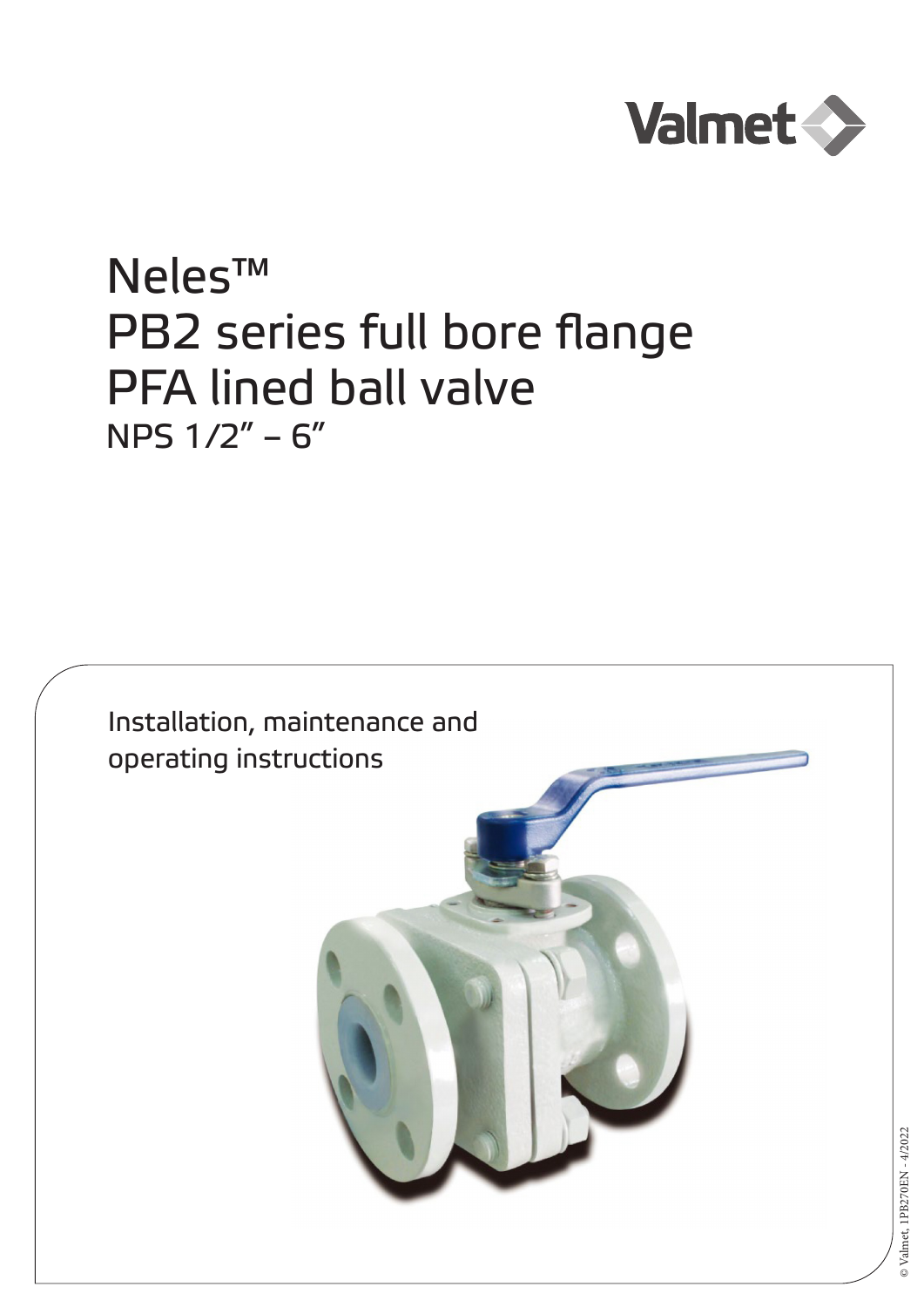# Table of contents

| GENERAL                    | 3 |
|----------------------------|---|
| Scope of the Manual        | 3 |
| Valve markings             | 3 |
| <b>Safety Precautions</b>  | 3 |
| Technical specification    | 3 |
| <b>TRANSPORTATION</b>      |   |
| <b>AND STORAGE</b>         | 4 |
| <b>INSTALLATION</b>        | 4 |
| General                    | 4 |
| Installing in the Pipeline | 4 |
| <b>Valve Insulation</b>    | 4 |
| Actuator                   | 4 |
| Commissioning              | 4 |
| <b>MAINTENANCE</b>         | 4 |
| General                    | 4 |
| <b>Actuated Valve</b>      | 5 |
| Valve Disassembly          | 5 |
| <b>Checking Parts</b>      | 5 |
| <b>Valve Assembly</b>      | 5 |

[Testing the Valve 6](#page-5-0)

| ACTUATOR<br><b>Actuator Mounting Instructions</b>     |   |
|-------------------------------------------------------|---|
| <b>SERVICE / SPARE PART</b>                           | 7 |
| <b>WELDING WARNING</b>                                | 7 |
| <b>EXPLODED VIEW</b>                                  | 8 |
| <b>TYPE CODE</b>                                      | 9 |
| <b>NELES PB2 FULL BORE</b><br><b>FLANGE PFA LINED</b> |   |
| <b>BALL VALVE</b>                                     |   |

#### **READ THESE INSTRUCTIONS FIRST!**

These instructions provide information about safe handling and operation of the valve.

If you require additional assistance, please contact the manufacturer or manufacturer's representative.

#### **SAVE THESE INSTRUCTIONS!**

Addresses and phone numbers are printed on the back cover.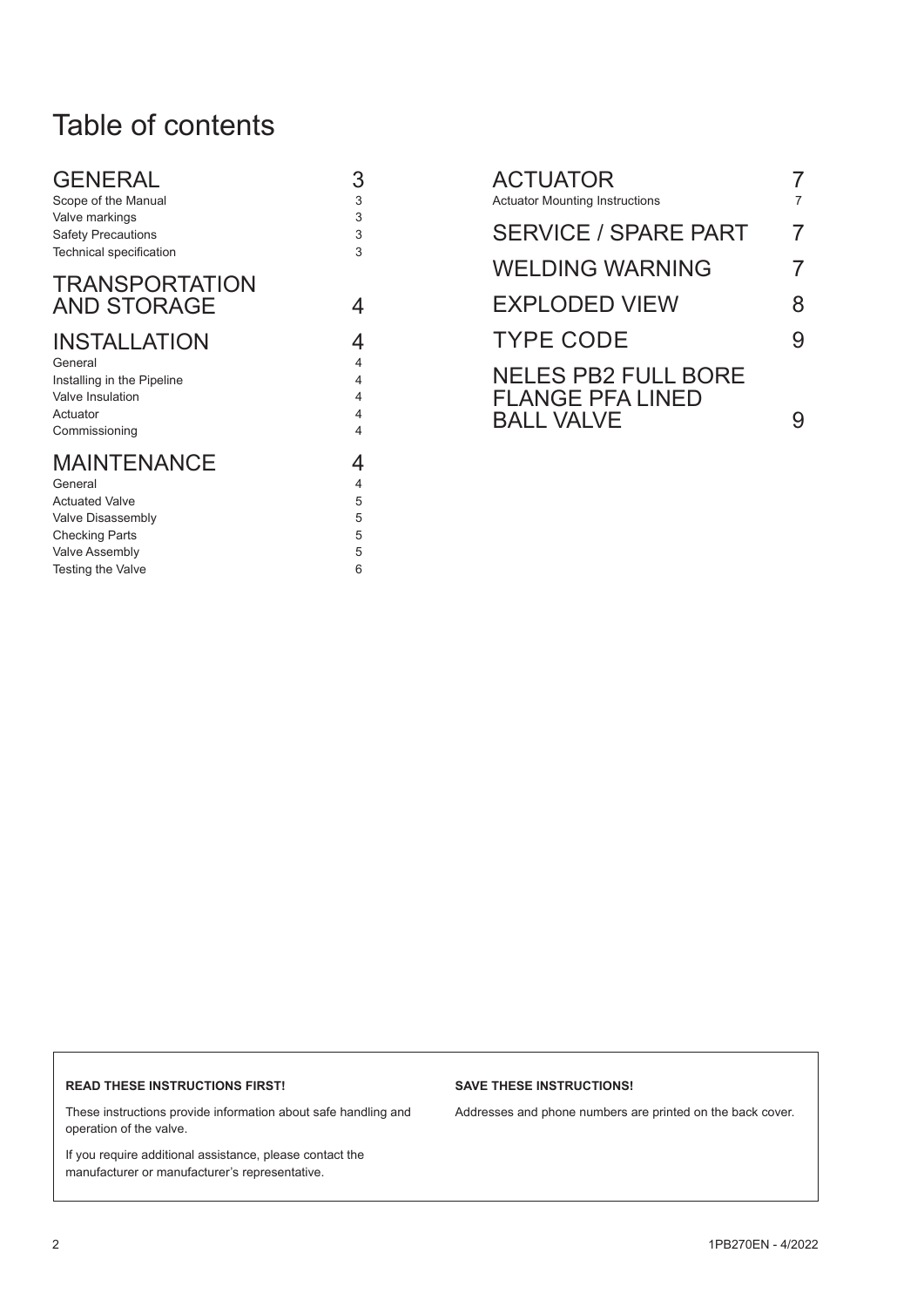# <span id="page-2-0"></span>1. GENERAL

### 1.1 SCOPE OF THE MANUAL

This instruction manual contains important information regarding the installation, operation and maintenance of Neles™ PB2 Series full bore, seat supported, flanged PFA lined ball valves. Please read these instructions carefully and save them for future reference.

#### **WARNING:**

THE USE OF THE VALVE IS APPLICATION SPECIFIC. BE SURE THAT THE VALVE IS SUITABLE FOR ITS INTENDED SERVICE. IF YOU HAVE ANY QUESTIONS CONCERNING THE USE, APPLICATION OR COMPATIBILITY OF THE VALVE WITH THE INTENDED SERVICE, CONTACT VALMET FOR MORE INFORMATION.

### 1.2 VALVE MARKINGS

The valve has a name plate attached to the valve body. The name plate markings identify the size, materials of construction, pressure rating, month and year of construction, and a unique manufacturing order number.

### 1.3 SAFETY PRECAUTIONS

### **WARNING:**

#### **DO NOT EXCEED THE VALVE PERFORMANCE LIMITATIONS!**

EXCEEDING THE PRESSURE OR TEMPERATURE LIMITATIONS MARKED ON THE VALVE NAME PLATE MAY CAUSE DAMAGE AND LEAD TO UNCONTROLLED PRESSURE RELEASE. DAMAGE OR PERSONAL INJURY MAY RESULT.

### **WARNING:**

#### **SEAT AND BODY RATINGS!**

THE PRACTICAL AND SAFE USE OF THIS PRODUCT IS DETERMINED BY BOTH THE SEAT AND BODY RATINGS. READ THE NAME PLATE AND CHECK BOTH RATINGS. SOME SEAT MATERIALS HAVE PRESSURE RATINGS THAT ARE LESS THAN THE BODY RATING. ALL OF THE BODY AND SEAT RATINGS ARE DEPENDENT ON VALVE TYPE AND SEAT MATERIAL. DO NOT EXCEED THESE RATINGS!

#### **WARNING:**

#### **BEWARE OF BALL MOVEMENT!**

KEEP HANDS, OTHER PARTS OF THE BODY, TOOLS AND OTHER OBJECTS OUT OF THE OPEN FLOW PORT. LEAVE NO FOREIGN OBJECTS INSIDE THE PIPELINE. WHEN THE VALVE IS ACTUATED, THE BALL FUNCTIONS AS A CUTTING DEVICE. DISCONNECT ANY PNEUMATIC SUPPLY LINES, ANY ELECTRICAL POWER SOURCES AND MAKE SURE SPRINGS IN SPRING-RETURN ACTUATORS ARE IN THE FULL EXTENDED/ RELAXED STATE BEFORE PERFORMING ANY VALVE MAINTENANCE. FAILURE TO DO THIS MAY RESULT IN DAMAGE OR PERSONAL INJURY!

### **WARNING:**

#### **WHEN HANDLING THE VALVE OR VALVE/ACTUATOR ASSEMBLY, TAKE ITS WEIGHT INTO ACCOUNT!**

NEVER LIFT THE VALVE OR VALVE/ACTUATOR ASSEMBLY BY THE ACTUATOR, POSITIONER, LIMIT SWITCH OR THEIR PIPING / BRACKETS. PLACE LIFTING DEVICES SECURELY AROUND THE VALVE BODY. FAILURE TO FOLLOW THESE INSTRUCTIONS MAY RESULT IN DAMAGE OR PERSONAL INJURY FROM FALLING PARTS (SEE **FIGURE 1**).



Figure 1. Lifting of the valve assembly

### 1.4 TECHNICAL SPECIFICATION

| Series:               | PB2                                                                                                                                        |
|-----------------------|--------------------------------------------------------------------------------------------------------------------------------------------|
| Bore:                 | Full bore                                                                                                                                  |
| End connection:       | Raised face, flanged                                                                                                                       |
| Service fluid:        | Dangerous or non-dangerous gas or<br>liquid                                                                                                |
| Service temperature & |                                                                                                                                            |
| pressure:             | ASTM A395 Ductile cast iron body:<br>-10°C to 160°C, 17.2 bar to 7 bar<br>ASTM A351 CF8 body: -30°C to<br>160 $\degree$ C, 19 bar to 7 bar |
| Size:                 | NPS 1/2" to 6"                                                                                                                             |
| Rating:               | <b>ASME Class 150</b>                                                                                                                      |
| Face-to-face length:  | <b>ASME B16.10</b>                                                                                                                         |
| Leakage rate:         | API 598                                                                                                                                    |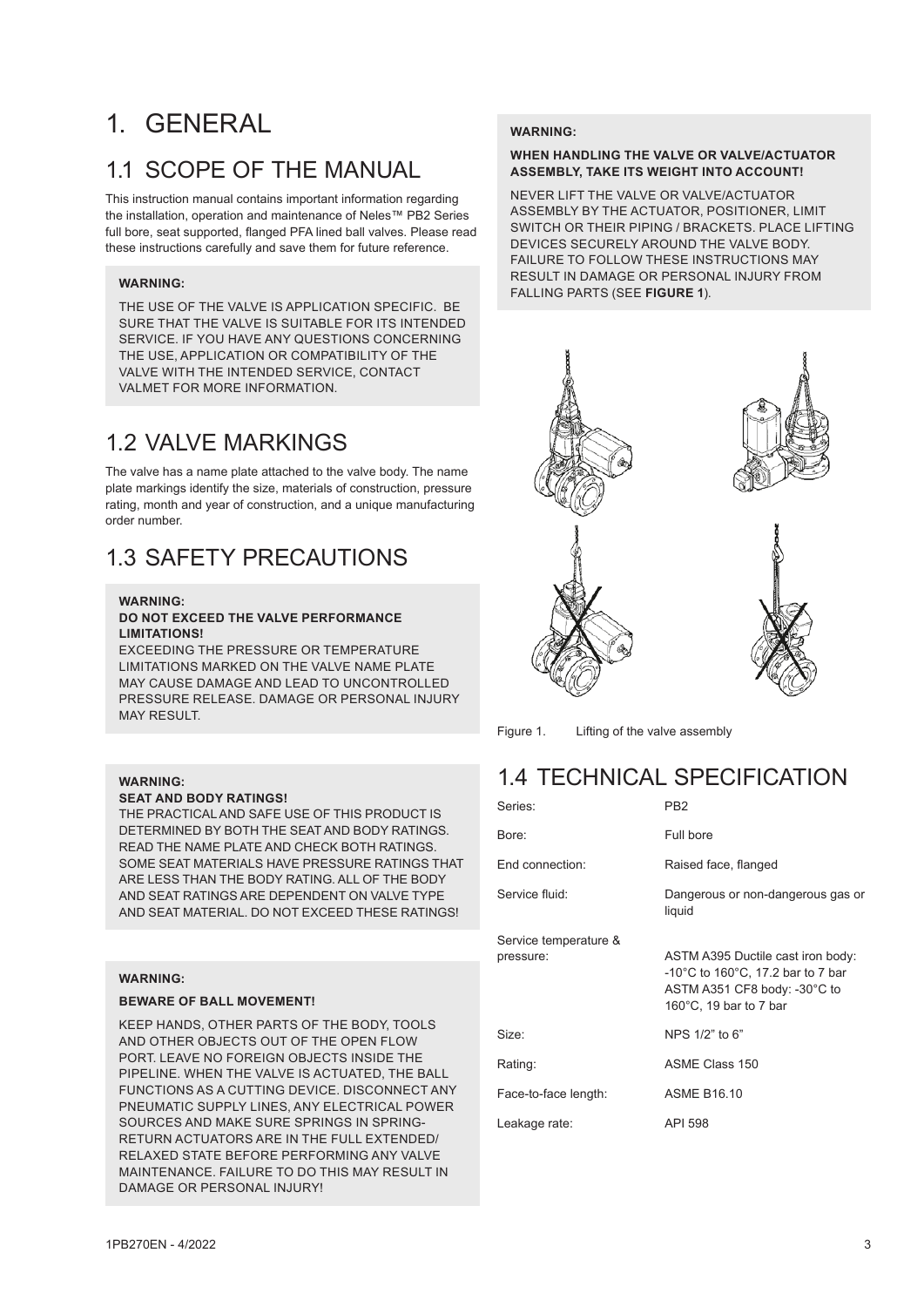### <span id="page-3-0"></span>2. TRANSPORTATION AND **STORAGE**

Check the valve and the accompanying devices for any damage that may have occurred during transport.

Store the valve carefully. Store indoors in a cool, dry place.

Do not remove the flow port protectors until installing the valve.

Move the valve to its intended location just before installation.

If the valve(s) are to be stored for a long duration, follow the recommendations of IMO-S1.

# 3. INSTALLATION

### 3.1 GENERAL

Remove the flow port protectors and check that the valve is clean inside. Clean valve if necessary.

Flush the pipeline carefully before installing the valve. Foreign objects, such as sand or pieces of welding electrodes, will damage the ball and seats.

### 3.2 INSTALLING IN THE PIPELINE

#### **WARNING:**

THE VALVE SHOULD BE TIGHTENED BETWEEN FLANGES USING GASKETS AND FASTENERS COMPATIBLE WITH THE APPLICATION, AND IN COMPLIANCE WITH APPLICABLE PIPING CODES AND STANDARDS. CENTER THE VALVE AND FLANGE GASKETS CAREFULLY BETWEEN FLANGES. DO NOT ATTEMPT TO CORRECT PIPELINE MISALIGNMENT BY MEANS OF FLANGE BOLTING!

The valve may be installed in any position and offers tight shut-off in either flow direction. When in a horizontal line, it is not recommended to install a valve with the stem on the underneath side as debris in the pipeline may enter the body cavity and damage the gland packing.

Refer to Section 4, MAINTENANCE for gland packing adjustment. If there is seepage past the gland packing upon installation, it means the valve may have been subject to wide temperature variations in shipment. Leak-tight performance will be restored by a simple stem seal adjustment described in the MAINTENANCE section.

### 3.3 VALVE INSULATION

Neles™ ball valves do not require insulation. If desired, the valve may be insulated; however, the insulation must not continue above the upper level of the valve. See **Figure 2.**



Figure 2. Insulation of the valve

### 3.4 ACTUATOR

### **WARNING:**

WHEN INSTALLING THE ACTUATOR ON THE VALVE, MAKE SURE THAT THE VALVE ASSEMBLY FUNCTIONS PROPERLY. INFORMATION ON ACTUATOR INSTALLATION IS GIVEN IN SECTION 7 OR IN THE SEPARATE ACTUATOR INSTRUCTIONS.

The actuator should be installed in a manner that allows plenty of room for its removal.

The actuator must not touch the pipeline, tanks, walls, or other equipment because vibration may interfere with its operation.

### 3.5 COMMISSIONING

Ensure that there is no dirt or foreign objects left inside the valve or pipeline. Flush the pipeline carefully. Make sure that the valve is fully open when flushing.

Ensure that all nuts, fittings, and cables are properly fastened.

If so equipped, check that the actuator positioner and/ or switch(s) are correctly adjusted. Actuator adjustment is in Section 5. To adjust any accompanying device(s) refer to the separate control equipment instruction manuals.

# 4. MAINTENANCE

### 4.1 GENERAL

Although Neles™ valves are designed to work under severe conditions, proper preventative maintenance can significantly help to prevent unplanned downtime and reduce the total cost of ownership.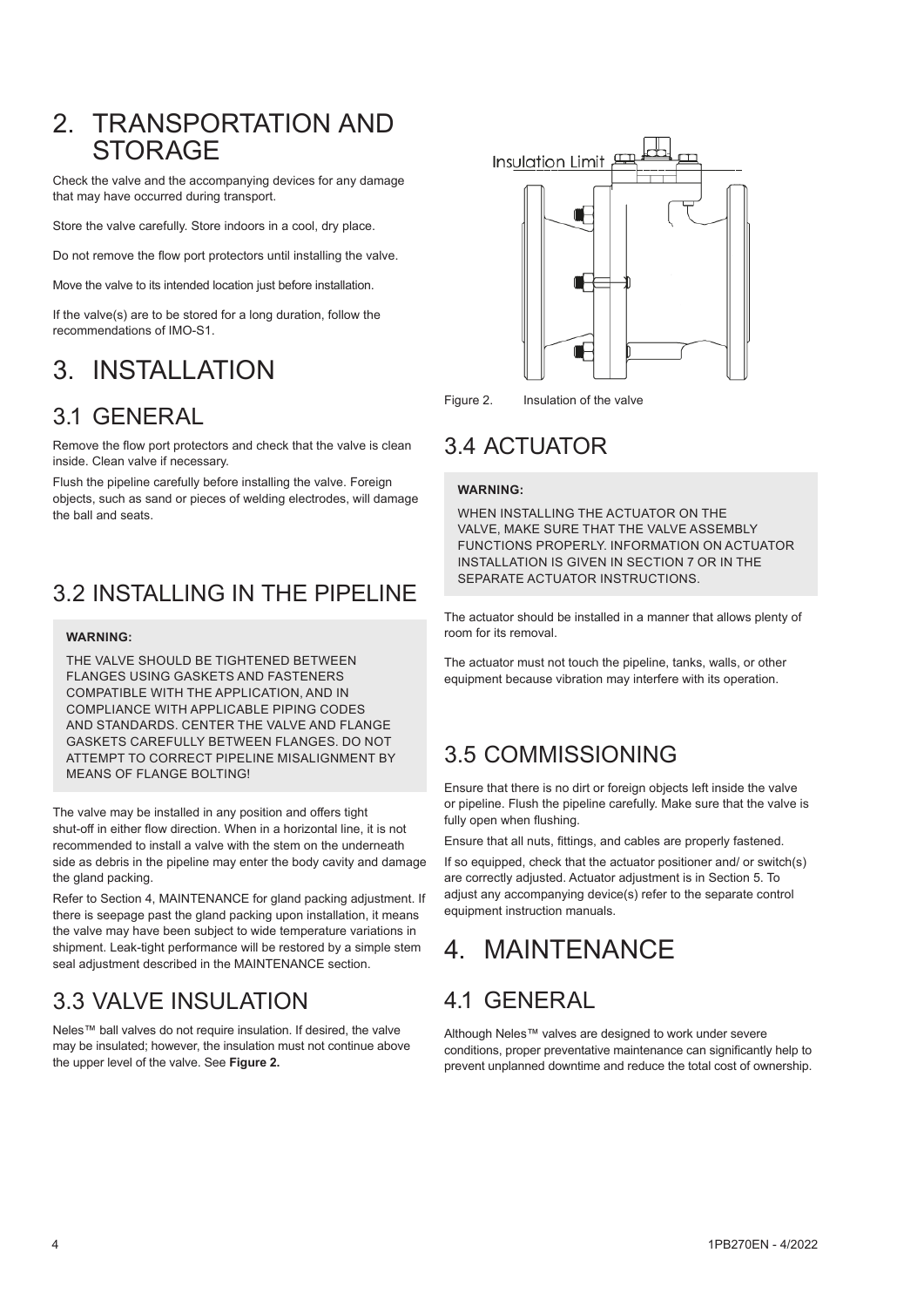<span id="page-4-0"></span>Valmet recommends inspecting valves at least every five (5) years. The inspection and maintenance frequency depend on the actual application and process condition. Routine maintenance consists of tightening the gland flange bolts (item 16 in exploded view) periodically to compensate for stem seal wear.

Always loosen and tighten fasteners with the appropriate wrench to avoid damaging the valve, handle, linkage, actuator, fittings or flats.

Overhaul maintenance consists of replacing seats and seals. These parts may be obtained from Valmet or an Authorized Valmet **Distributor** 

#### **WARNING:**

FOR YOUR SAFETY, IT IS IMPORTANT THE FOLLOWING PRECAUTIONS BE TAKEN PRIOR TO REMOVAL OF THE VALVE FROM THE PIPELINE OR BEFORE ANY DISASSEMBLY:

- 1. BE SURE YOU KNOW WHAT FLUID IS IN THE PIPELINE. IF THERE IS ANY DOUBT, DOUBLE-CHECK WITH THE PROPER SUPERVISOR.
- 2. WEAR ANY PERSONAL PROTECTIVE EQUIPMENT (PROTECTIVE CLOTHING OR EQUIPMENT) REQUIRED WHEN WORKING WITH THE FLUID INVOLVED.
- 3. DEPRESSURIZE THE PIPELINE AND CYCLE THE VALVE AS FOLLOWS:
	- A. PLACE THE VALVE IN THE OPEN POSITION AND DRAIN THE PIPELINE.
	- B. CYCLE THE VALVE TO RELIEVE RESIDUAL PRESSURE IN THE BODY CAVITY BEFORE REMOVAL FROM THE PIPELINE
	- C. AFTER REMOVAL AND BEFORE DISASSEMBLY, CYCLE THE VALVE AGAIN SEVERAL TIMES.

### 4.2 ACTUATED VALVE

It is generally most convenient to detach the actuator and its auxiliary devices before removing the valve from the pipeline. If the valve package is small or if it is difficult to access, it may be more practical to remove the entire assembly.

**NOTE:** To ensure proper reassembly, observe the position of the actuator and positioner/limit switch with respect to the valve before detaching the actuator.

#### **WARNING:**

ALWAYS DISCONNECT THE ACTUATOR FROM ITS POWER SOURCE, PNEUMATIC, HYDRAULIC OR ELECTRICAL BEFORE ATTEMPTING TO REMOVE IT FROM THE VALVE!

#### **WARNING:**

DO NOT REMOVE A SPRING-RETURN ACTUATOR UNLESS A STOP-SCREW IS CARRYING THE SPRING FORCE!

- 1. Detach the air supply, electrical supply, hydraulic supply and control signal cables or pipes from their connectors.
- 2. Remove the actuator mounting bracket screws.
- 3. Lift the actuator straight up in line with the valve stem until the connection between actuator drive and valve stem is completely disengaged.

4. Place actuator in a safe location to avoid damage or personal injury.

### 4.3 VALVE DISASSEMBLY

**NOTE:** It is good practice to replace all seats and seals any time a valve is disassembled.

**NOTE:** Always use original OEM parts to make sure that the valve functions properly.

Numbers in ( ) refer to items shown in the exploded view

- 1. Follow the steps in all the **WARNING** sections above before performing any work on the valve.
- 2. Open and close the valve and leave in the closed position.
- 3. Remove the handle bolts (12), washers (10), handle (8).
- 4. Remove the C-ring (11), and then remove the stop plate (9).
- 5. Remove the gland bolts (14), washer (13), and then the gland (6).
- 6. Place the valve in the vertical position with the cap (2) end up.
- 7. Remove the body nuts (16) and remove the cap (2). Be careful not to scratch the ball.
- 8. Remove the seat (5) from the body cap.
- 9. Close ball (3) by rotating stem (4) and lift ball (3) from body.
- 10. Remove the lower seat (4) from the valve body. Be careful not to scratch the body sealing surface behind the seat.
- 11. Press the stem (4) from the top into valve body and carefully remove it.
- 12. Remove the gland packing (7).

### 4.4 CHECKING PARTS

- 1. Clean all disassembled parts.
- 2. Check the stem (4) and ball (3) for damage. Pay particular attention to the sealing areas.
- 3. Check all sealing and gasket surfaces on the body (1) and cap (2).
- 4. Replace any damaged parts.
- 5. Replace any fastener where the threads are damaged or have been heated, stretched or corroded.
- 6. Replace any parts that have cracks, gouges or pits that will affect sealing.

**NOTE:** When ordering spare parts, always include the following information:

- a. Valve type code as per technical bulletin and model number from name plate,
- b. If the valve is serialized the serial number (stamped on the valve body or name plate) or applicable manufacturing order number,

### 4.5 VALVE ASSEMBLY

Numbers in ( ) refer to items shown in the exploded view. It is advisable to replace seats and seals if complete disassembly and reassembly become necessary.

- 1. Clean all valve components, if not previously done.
- 2. Inspect all components for damage before assembling the valve. Look for damage to the sealing areas on the ball, stem, and body.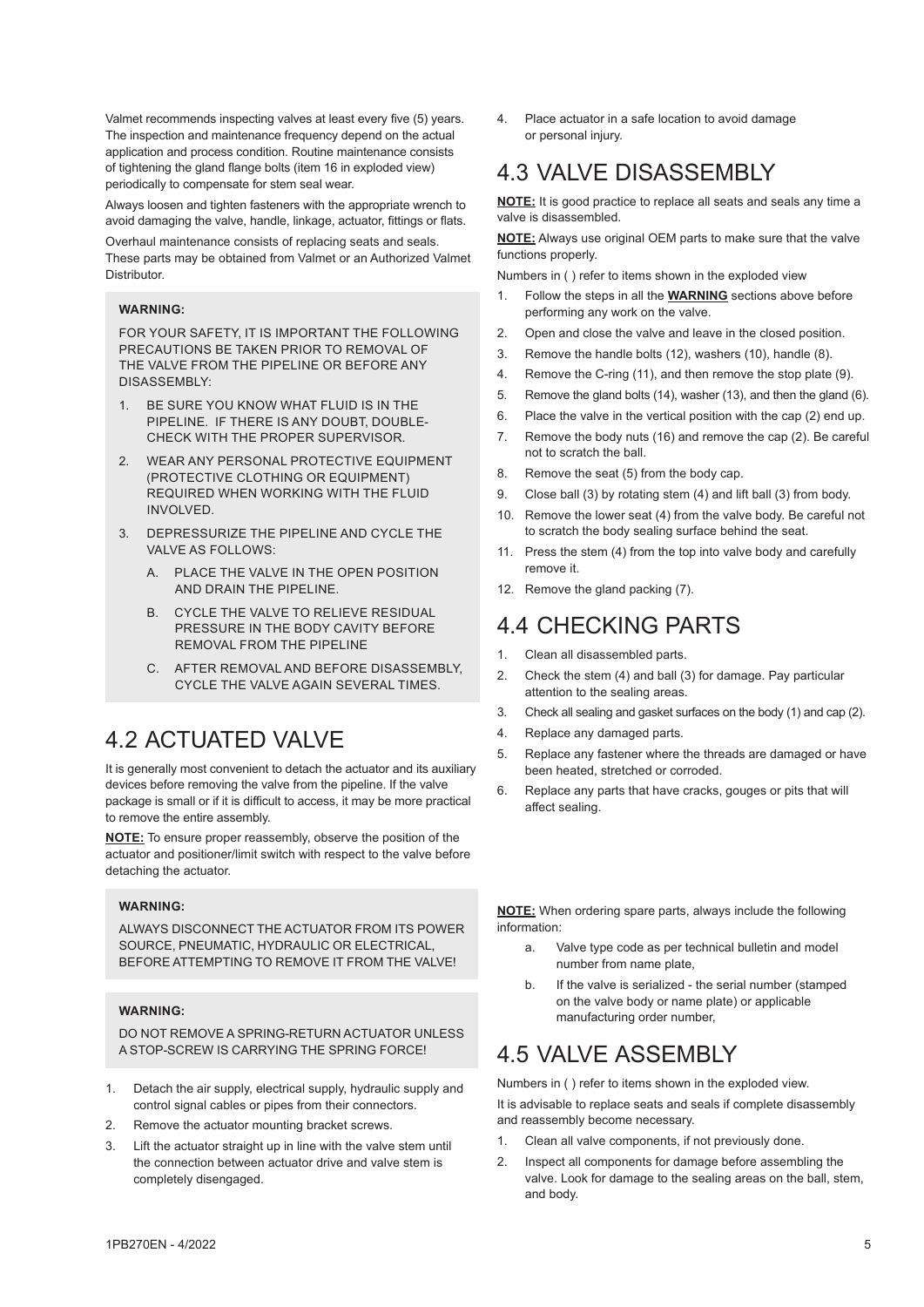- <span id="page-5-0"></span>3. With a brush, clean body blots (15) and gland bolts (14) of foreign material such as paint, thread locker, grime and commodity. Inspect the threads for damage or defect with appropriate ring or plug gage. Repair any out-of-tolerance threads or replace in-kind.
- 4. Re-inspect all components for damage to the sealing areas, stem (4), body (1), and cap (2). Replace any damaged parts.
- 5. Carefully clean and polish the ball (3) sealing surface: It should be free of all scratches and grooves.
- 6. If the ball is damaged, or scratches are present, replace the ball.
- 7. With the body cavity facing up, insert one valve seat (5) into the body (1) to below the stem bore. Tilt the seat into place and position so the proper surface will be in contact with the ball.
- 8. Insert the stem (4) into the body (1), and press it gently up into the stem.
- 9. Holding stem (4) in place from the bottom and insert the gland packing (7) over the stem. See **Figure 2** for proper V-ring orientation.



Figure 3. V-ring packing orientation

10. Install the gland (6), washers (13), and gland bolts (14).

11. Tighten the gland bolts (14) evenly until the gland packing (7) is compressed and then tighten an additional ¼ turn. Visually inspect to ensure the gland (6) is parallel with top of actuator mounting flange

12. Rotate the stem (4) so the ball drive is in the closed position. Place the ball (3) into the body cavity by partially rotating and sliding the ball onto the stem (4) and against the seat (5). Make certain the stem is roughly in the middle of the ball slot.

13. Place the second seat (5) into the cap (2) in the correct

orientation so the proper surface contacts the ball.

14. Carefully place the cap (2) on top of the body (1) and loosely install the body nuts (16). Lightly lubricate bolts and face of nut with anti-seize grease. Tighten the body nuts in an alternating sequence across the body, gradually increasing the tightening torque in multiple steps to applicable torque from **Table 1**.

| Table 1           |                           |                      |  |  |  |
|-------------------|---------------------------|----------------------|--|--|--|
| <b>Valve Size</b> |                           |                      |  |  |  |
| <b>NPS</b>        | <b>Spec of Bolt holes</b> | Bolt torque Nm 0+30% |  |  |  |
| 1/2               | $M12 \times 4$            | 15                   |  |  |  |
| 3/4               | M <sub>12</sub> x 4       | 15                   |  |  |  |
| 1                 | $M12 \times 4$            | 15                   |  |  |  |
| 11/2              | M <sub>16</sub> x 4       | 44                   |  |  |  |
| $\overline{2}$    | M <sub>16</sub> x 4       | 49                   |  |  |  |
| 2.5               | M <sub>16</sub> x 4       | 53                   |  |  |  |
| 3                 | M <sub>16</sub> x 8       | 53                   |  |  |  |
| $\overline{4}$    | M <sub>16</sub> x 8       | 104                  |  |  |  |
| 6                 | M20 x 8                   | 137                  |  |  |  |

- 10. After fully tightening the gland packing and body joint flange, operate valve to verify smooth operation during opening and closing.
- 11. If the actuator was removed, reinstall and set the actuator stops as described in the **ACTUATOR MOUNTING INSTRUCTIONS** Section.

### 4.6 TESTING THE VALVE

#### **WARNING:**

WHEN PRESSURE TESTING, EXERCISE CAUTION AND MAKE SURE ALL EQUIPMENT USED IS IN GOOD WORKING CONDITION AND APPROPRIATE FOR THE INTENDED PRESSURE.

If the valve is to be tested prior to returning to service, make sure the test pressures are in accordance with an applicable standard. When testing the valve for external tightness, keep the ball in the half open position.

If testing for seat tightness, please contact Valmet for advice.

#### **WARNING:**

WHEN PERFORMING ANY TESTS, NEVER EXCEED THE MAXIMUM OPERATING PRESSURE OR MAXIMUM SHUT-OFF PRESSURE LISTED ON THE IDENTIFICATION PLATE.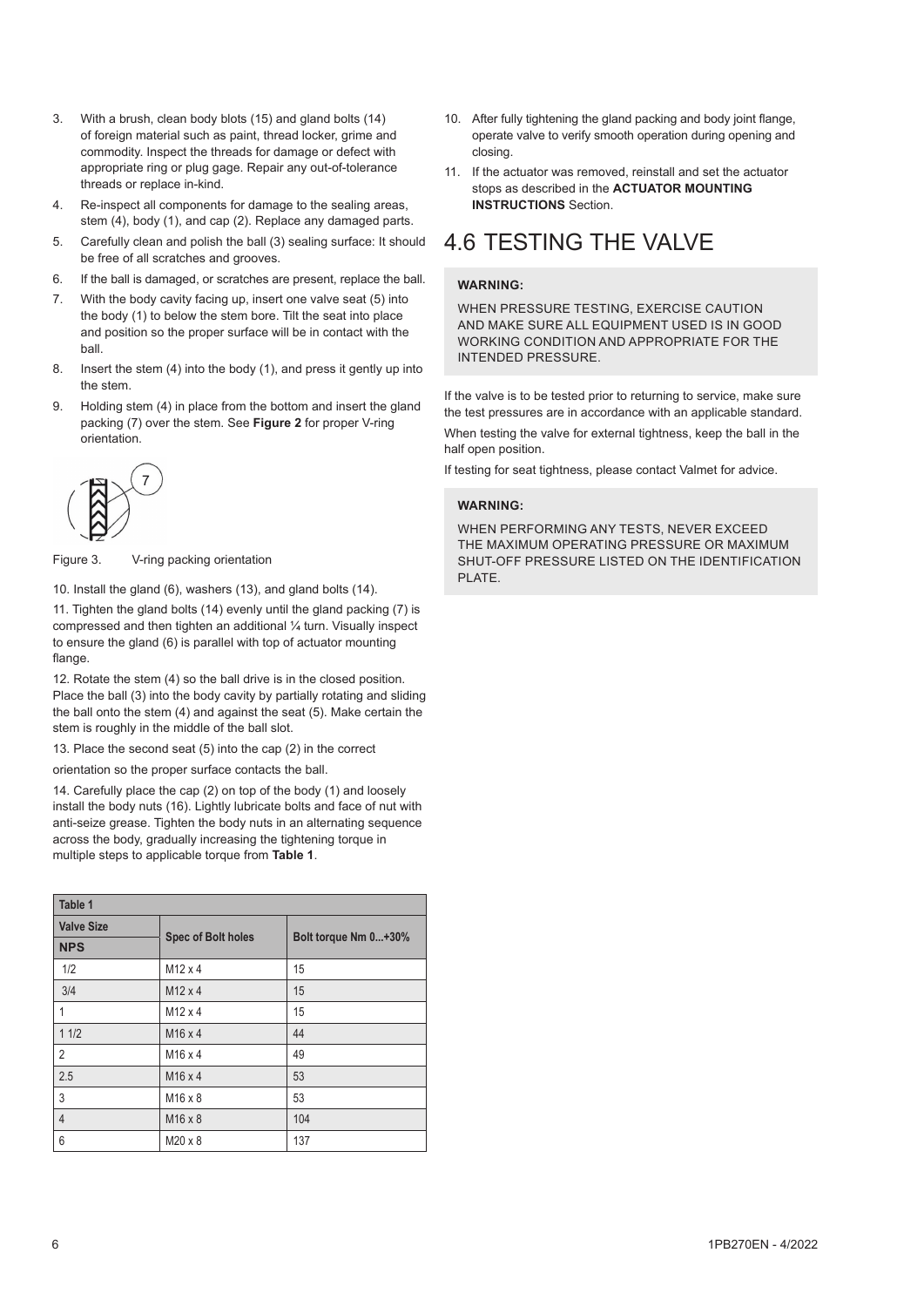# <span id="page-6-0"></span>5. ACTUATOR

### **WARNING:**

BEFORE INSTALLING THE VALVE AND ACTUATOR, BE SURE THAT THE INDICATOR POINTER ON TOP OF THE ACTUATOR IS CORRECTLY INDICATING THE VALVE POSITION. FAILURE TO ASSEMBLE THESE PRODUCTS TO INDICATE CORRECT VALVE POSITION COULD RESULT IN DAMAGE OR PERSONAL INJURY.

#### **CAUTION:**

When installing or servicing a valve/ actuator assembly, the best practice is to remove the entire assembly from service.

#### **CAUTION:**

An actuator should be remounted on the valve from which it was removed. The actuator must be checked and readjusted for proper open and close position each time it is remounted.

### **WARNING:**

THE VALVE BODY AND MOUNTING INTERFACE HAS BEEN DESIGNED TO SUPPORT THE WEIGHT AND OPERATION OF NELES ACTUATORS AND RECOMMENDED ACCESSORIES. USE OF THIS INTERFACE TO SUPPORT ADDITIONAL EQUIPMENT SUCH AS PEOPLE, LADDERS, ETC. MAY RESULT IN THE FAILURE OF THE VALVE OR ACTUATOR AND MAY CAUSE PERSONAL INJURY

#### **WARNING:**

#### **BEWARE OF BALL MOVEMENT!**

KEEP HANDS, OTHER PARTS OF THE BODY, TOOLS AND OTHER OBJECTS OUT OF THE OPEN FLOW PORT. LEAVE NO FOREIGN OBJECTS INSIDE THE VALVE OR PIPELINE. WHEN THE VALVE IS OPERATED, THE BALL FUNCTIONS AS A CUTTING DEVICE.

### 5.1 ACTUATOR MOUNTING INSTRUCTIONS

- 1. When a spring-return actuator is being mounted, the valve should be in the closed position for spring-to-close operation or in the open position for the spring-to-open operation. When an electric or double-acting pneumatic actuator is being mounted, the valve position should correspond to the indicated actuator position.
- 2. Assemble actuator onto the valve, ensuring full engagement between the stem and actuator drive, and the actuator fully contacts the mounting face on the valve.
- 3. Tighten actuator mounting screws to the torque listed in **Table 2**.

### **CAUTION:**

Do not exceed the tightening torque. Applying excessive tightening torque can damage the aluminum threads in the actuator body.

| <b>TABLE 2</b>                           |                                 |  |  |  |
|------------------------------------------|---------------------------------|--|--|--|
| <b>Torque to Aluminum Body Actuators</b> |                                 |  |  |  |
| <b>Bolt Size</b>                         | <b>No Lubrication to Screws</b> |  |  |  |
| mm                                       | N.m                             |  |  |  |
| M <sub>6</sub>                           | 6.8                             |  |  |  |
| M <sub>8</sub>                           | 15                              |  |  |  |
| M10                                      | 30                              |  |  |  |
| M <sub>12</sub>                          | 52                              |  |  |  |
| M16                                      | 122                             |  |  |  |
| M20                                      | 230                             |  |  |  |

4. Cycle actuator and verify proper ball position in both open and closed positions. Adjust the actuator travel stops as necessary.

# 6. SERVICE / SPARE PART

We recommend that valves be directed to Valmet service centers for maintenance. The service centers are equipped to provide rapid turn-around at a reasonable cost and offer warranty for reconditioning based on condition of each valve.

**NOTE:** When sending goods to the service center for repair, do not disassemble them. Clean the valve carefully and flush the valve internals. Include the material safety datasheet(s) (MSDS) for all media flowing through the valve. Valves sent to the service center without MSDS datasheet(s) will not be accepted.

For further information on spare parts and service or assistance visit our web-site at **www.neles.com/valves**.

**NOTE:** When ordering spare parts, always include the following information:

- a. Valve ype code as per technical bulletin and model number from name plate,
- b. the valve is serialized the serial number (stamped on the valve body or name plate) or applicable manufacturing order number.

# 7. WELDING WARNING

### **WARNING:**

WELDING AND/OR GRINDING OF STAINLESS STEEL AND OTHER ALLOY STEELS CONTAINING CHROMIUM METAL MAY CAUSE THE RELEASE HEXAVALENT CHROMIUM. HEXAVALENT CHROMIUM, CHROMIUM(VI) OR CR(VI), IS KNOWN TO CAUSE CANCER. BE SURE TO USE ALL APPROPRIATE PPE WHEN WELDING METALS CONTAINING CHROMIUM. IF YOU HAVE ANY QUESTIONS CONSULT YOUR SUPERVISOR.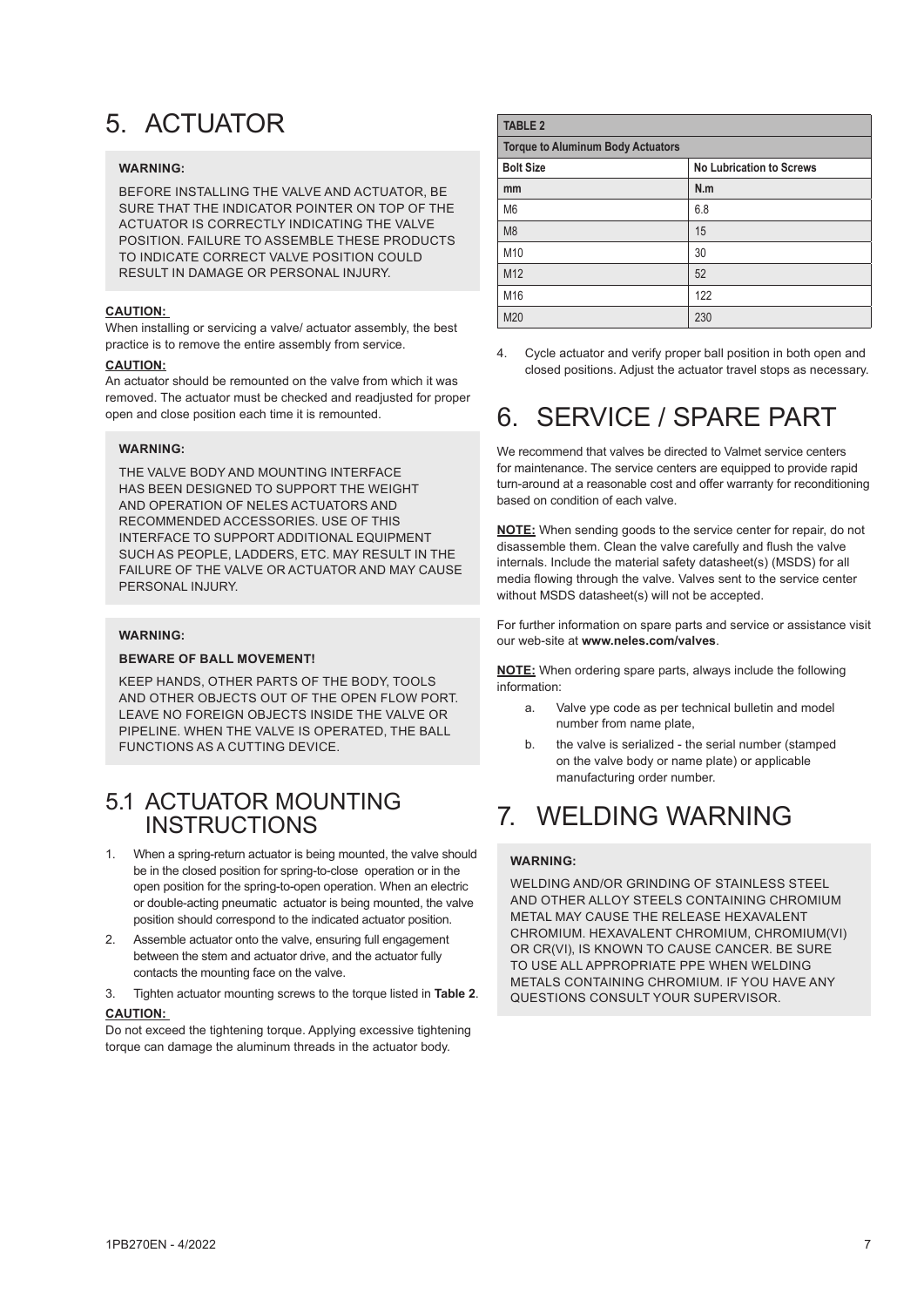# <span id="page-7-0"></span>8. EXPLODED VIEW



| <b>Bill of Material and Parts List</b> |                    |                                       |                                        |  |  |  |  |  |
|----------------------------------------|--------------------|---------------------------------------|----------------------------------------|--|--|--|--|--|
| Part no.                               | Part name          | <b>Material</b>                       |                                        |  |  |  |  |  |
|                                        |                    | <b>Ductile Iron</b><br>D <sub>2</sub> | <b>Stainless Steel</b><br><b>S4</b>    |  |  |  |  |  |
| 1                                      | Body               | ASTM A395 Ductile Iron+PFA            | ASTM A351 CF8+PFA                      |  |  |  |  |  |
| $\overline{2}$                         | Cap                | ASTM A395 Ductile Iron+PFA            | ASTM A351 CF8+PFA                      |  |  |  |  |  |
| 3                                      | Ball               |                                       | ASTM A351 CF8+PFA or ASTM A276 304+PFA |  |  |  |  |  |
| $\overline{4}$                         | <b>Stem</b>        |                                       | ASTM A276 304+PFA                      |  |  |  |  |  |
| 5                                      | Seat               |                                       | <b>TFM 1600</b>                        |  |  |  |  |  |
| 6                                      | Gland              | ASTM A351 CF8                         |                                        |  |  |  |  |  |
| $\overline{7}$                         | Gland packing      | PTFE                                  |                                        |  |  |  |  |  |
| 8                                      | Handle             | ASTM A216 WCB                         | ASTM A351 CF8                          |  |  |  |  |  |
| 9                                      | Stop plate         | <b>ASTM A276 304</b>                  |                                        |  |  |  |  |  |
| 10                                     | Washer             | <b>ASTM A276 304</b>                  |                                        |  |  |  |  |  |
| 11                                     | $C$ -ring          | <b>ASTM A276 304</b>                  |                                        |  |  |  |  |  |
| 12                                     | Bolt               | ASTM A193 Gr. B8                      |                                        |  |  |  |  |  |
| 13                                     | Washer             | <b>ASTM A276 304</b>                  |                                        |  |  |  |  |  |
| 14                                     | Gland bolt         | ASTM A193 Gr. B8                      |                                        |  |  |  |  |  |
| 15                                     | Body bolt          | ASTM A193 Gr. B8                      |                                        |  |  |  |  |  |
| 16                                     | Body nut           | ASTM A194 Gr.8                        |                                        |  |  |  |  |  |
| 17                                     | Washer             | <b>ASTM A276 304</b>                  |                                        |  |  |  |  |  |
| 18                                     | Anti-static spring | <b>ASTM A313 302</b>                  |                                        |  |  |  |  |  |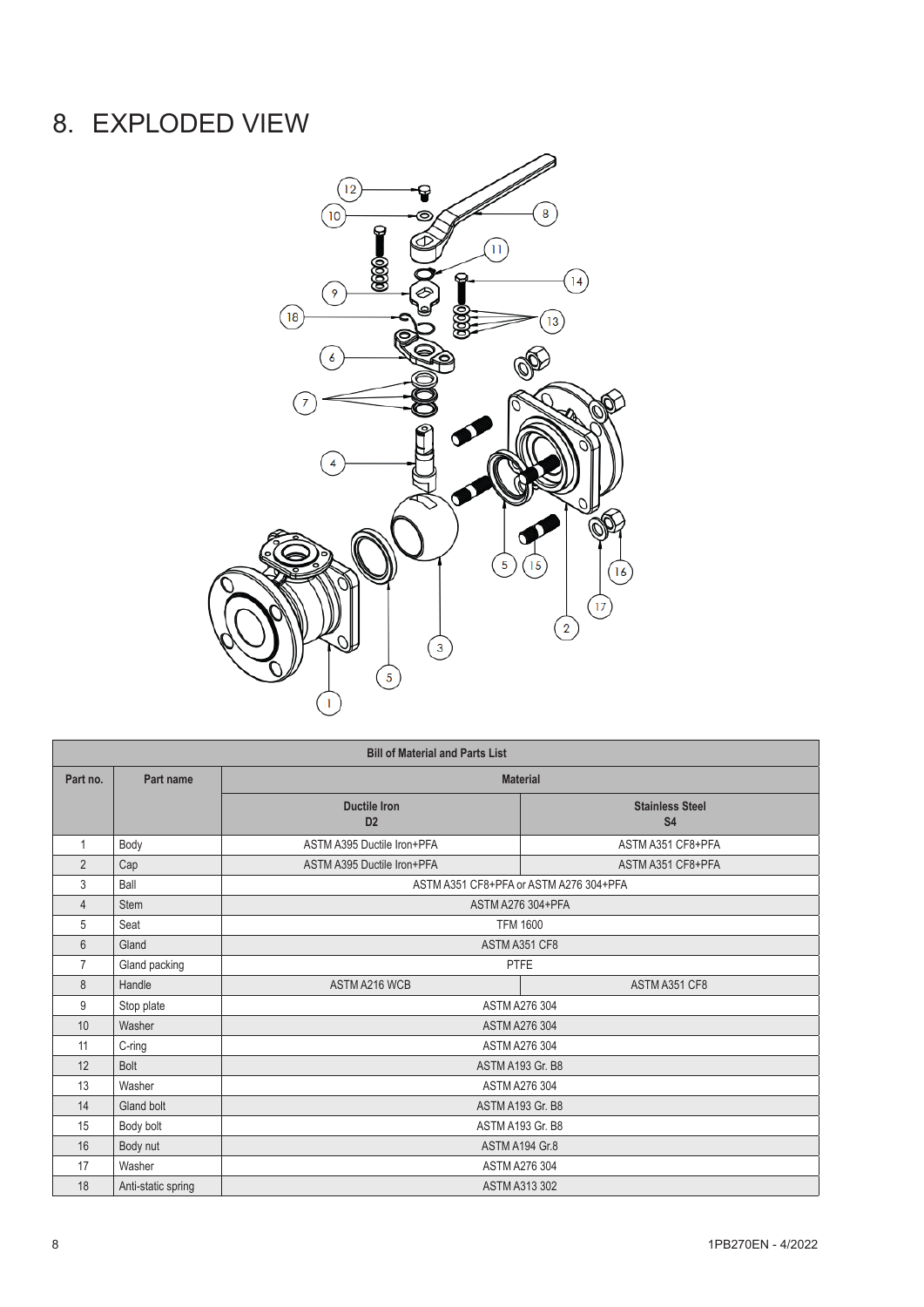### <span id="page-8-0"></span>9. TYPE CODE

# *NELES PB2* FULL BORE FLANGE PFA LINED BALL VALVE

| 1. sign         | Valve series & Style                                       | 5. sign                  | Material of body & trim       |             |             |  |
|-----------------|------------------------------------------------------------|--------------------------|-------------------------------|-------------|-------------|--|
| PB <sub>2</sub> | PFA lined ball valve, full bore, Face-to-face: ASME B16.10 |                          | <b>Body</b>                   | <b>Ball</b> | <b>Stem</b> |  |
|                 |                                                            | S <sub>4</sub>           | CF8+PFA                       | 304+PFA     | 304+PFA     |  |
| 2. sign         | <b>Pressure rating</b>                                     | D <sub>2</sub>           | DI+PFA                        | 304+PFA     | 304+PFA     |  |
| C               | ASME Class 150                                             |                          |                               |             |             |  |
|                 |                                                            | 6. sign                  | <b>Material of seat</b>       |             |             |  |
| 3. sign         | Construction                                               | Ζ                        | <b>TFM 1600</b>               |             |             |  |
| Α               | Standard construction, PFA lining.                         |                          |                               |             |             |  |
|                 |                                                            |                          |                               |             |             |  |
| 4. sign         | <b>SIZE NPS</b>                                            | 7. sign                  | <b>Packing material</b>       |             |             |  |
| 0H              | 1/2"                                                       | T                        | PTFE Live loaded packing      |             |             |  |
| 3Q              | 3/4"                                                       |                          |                               |             |             |  |
| 01              | 1"                                                         | 8. sign                  | Version                       |             |             |  |
| 1H              | 11/2"                                                      | A                        | Model A                       |             |             |  |
| 02              | 2"                                                         |                          |                               |             |             |  |
| 2H              | 21/2"                                                      | 9. sign                  | <b>Additional requirement</b> |             |             |  |
| 03              | 3"                                                         | $\overline{\phantom{a}}$ | No                            |             |             |  |
| 04              | 4"                                                         | LD                       | Locking device                |             |             |  |
| 06              | 6"                                                         |                          |                               |             |             |  |

### **NOTE:**

As the use of the valve is application specific, a number of factors should be taken into account when selecting a valve for a given application. Therefore, some of the applications in which the valves are used are outside the scope of this document. If you have any questions concerning the use, application or compatibility of the valve with the intended service, contact nearest Valmet sales office for more information.